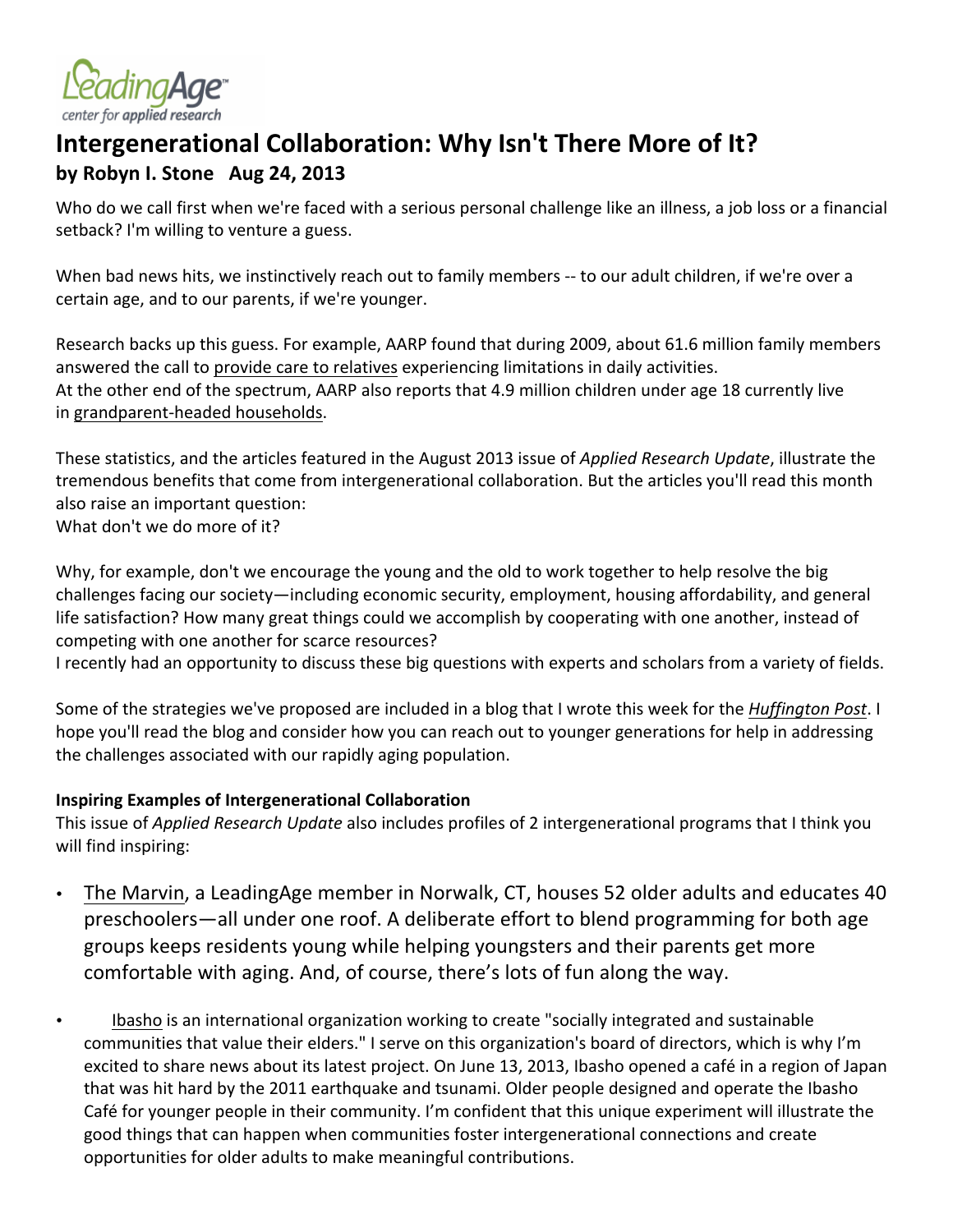

## The Marvin: How Intergenerational Programming Enriches Lives of Young and Old

by Geralyn Magan Aug 24, 2013

### What do you get when you mix senior housing and a childcare center?

Twenty years ago, an ambitious plan to offer services to both children and older adults "under one roof" helped win architect Bruce R. Becker a shot at redeveloping the then-abandoned Marvin School in Norwalk, CT.

Today, the daily presence of 40 preschoolers and 52 older adults in that same building is enriching the lives of both generations.

The appropriately named Under One Roof organization was created to manage the mixed-use development that Becker first proposed to the City of Norwalk in response to its Request for Proposals to adapt the closed school building for another use.

Today, the nonprofit organization and LeadingAge member continues to oversee the operations of a senior housing development called The Marvin as well as a Children's Center operated by Bright Horizons Family Solutions.

The state of Connecticut's School Readiness and Child Day Care Grant Program funds the center.

## **Planning+Meaningful+Intergenerational+Interaction**

Under One Roof Executive Director Mary R. Windt and her staff work hard to take what she calls a "planful" approach to blending the housing and childcare programs at 60 Gregory Blvd.

That blending doesn't happen by itself, Windt maintains. Housing and childcare staff must work together on a daily basis to plan intergenerational activities.

And, those activities must involve regular and meaningful interaction between residents and the 3year-olds and 4-year-olds who attend school in the building each weekday.

For example:

- Each Thursday at 10 a.m., both staffs plan an intergenerational learning activity that is held either in the lounge of the housing community or in the childcare center.
- Once a week, the children bring their lunches to the housing community's dining room, where they sip juice boxes while talking to their older "grand-friends."
- •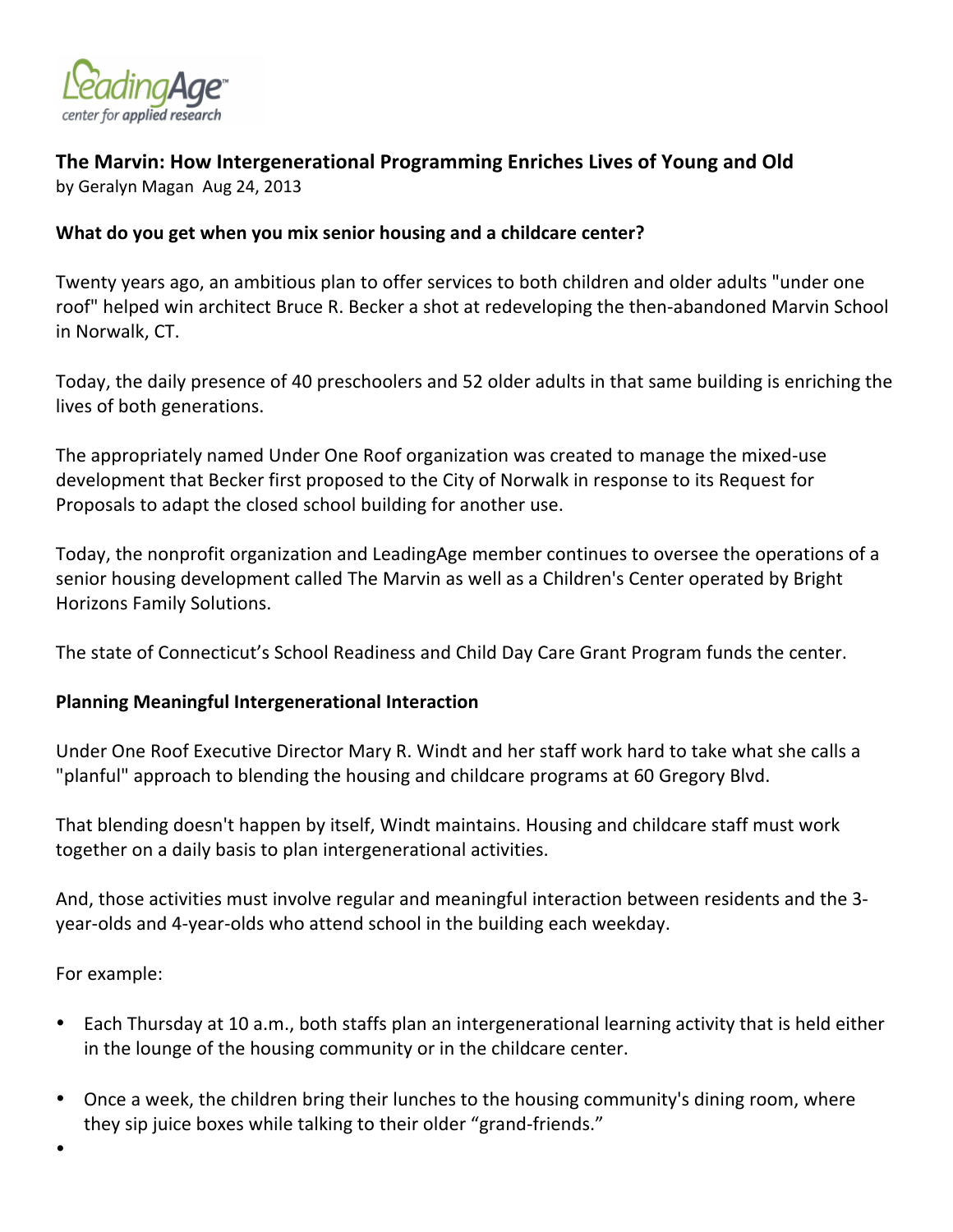

- At least once a month, the 2 programs sponsor a fun activity like a party, sing-along or fitness session featuring the Nintendo Wii or a popular exercise video. Sometimes, parents and siblings join in the fun.
- A number of residents volunteer at the childcare center on a regular basis. "Miss Betty," the housing community's oldest resident, was a regular and much-loved childcare volunteer until a broken hip slowed her down at age 98.

#### **Attracting a Variety of Younger Age Groups**

Despite the presence of 40 preschoolers on site, Windt has intentionally encouraged older children and teens to come to The Marvin for fun and fellowship with residents. Local high school students regularly work with residents on service projects or listen to their life stories.

In addition, Windt has built a 14-year-old relationship with Marvin School, the new elementary school that replaced the old building where older adults now live.

Residents initially served as reading buddies to 1st and 4th-grade students at the new school. In recent years, the housing community and school have collaborated on an ongoing program that helps old and young explore age-related stereotypes.

At the beginning of the "Who Says I'm Old?" program, both generations share their preconceived notions about older people "who all smell funny" or younger people who are "generally rude and noisy," says Windt. The multi-week program includes various exercises to dispel those notions.

The program culminates with a fair where older adults help youngsters experience firsthand what it's like to have arthritis or vision problems or to use a walker or wheelchair while carrying groceries or a plate of food.

"Some residents love kids of all ages," says Windt. "Some like the 3-year-olds and 4-year-olds in our childcare. Some like the high-school kids. And some just want to work with the 1st and 4th graders. So having all the programs here has been such a benefit."

#### **Intergenerational Benefits: Health and Wellness**

Under one Roof regards its intergenerational programs as a component of the comprehensive Housing Plus Services package that The Marvin offers to its residents.

"Intergenerational programs are part of our health and wellness program because they help keep our residents young and active," says Windt. "They give the seniors a purpose and a sense of being loved."